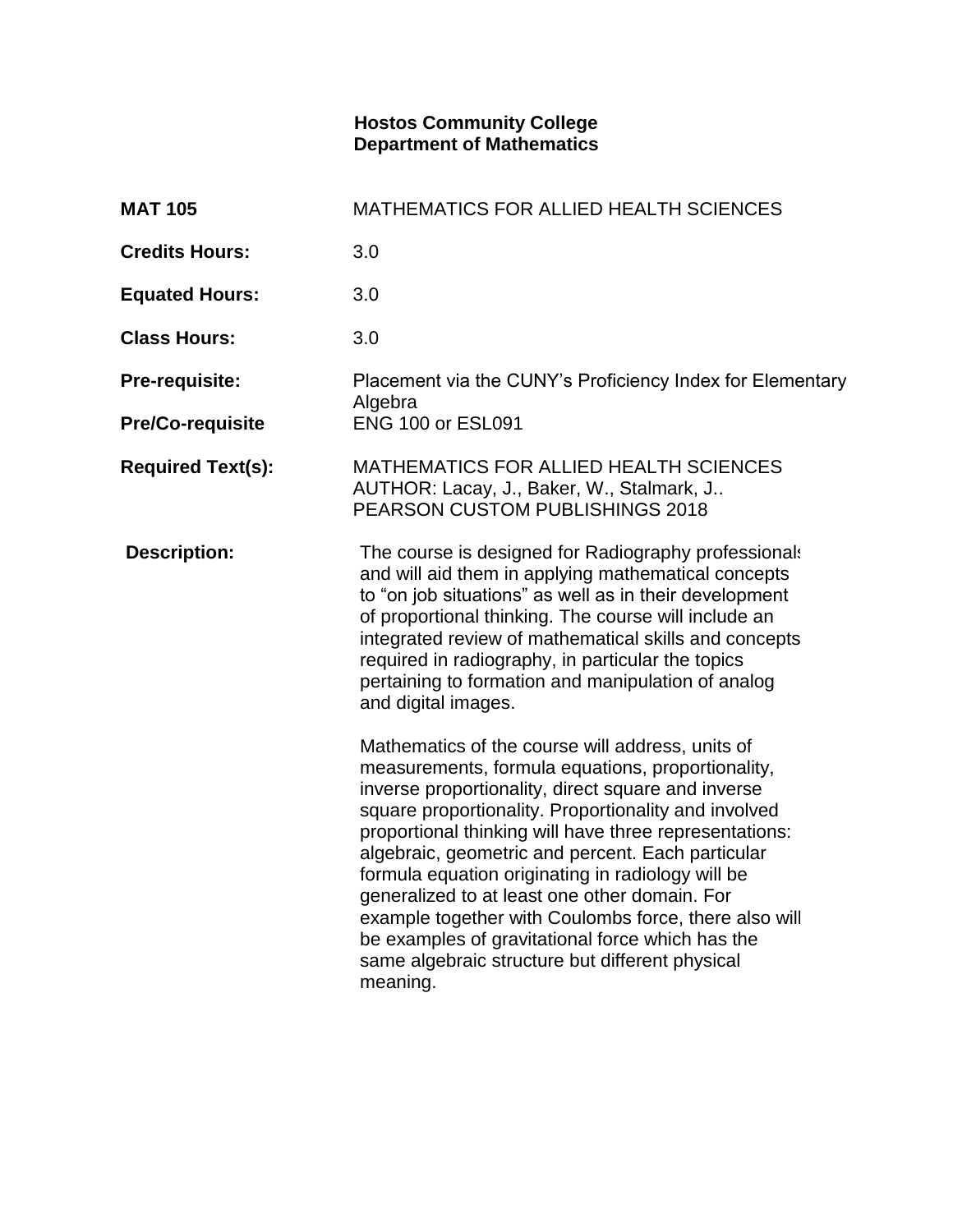# **Instructional Objectives:**

The course is designed to:

- 1) To reinforce students' knowledge of basic mathematics and algebra topics including rates, ratios, percent, and proportional reasoning.
- 2) To familiarize students with the common systems of measurements and formula that underly essential concepts used in the field of radiographic technology. These include current in milli-Amps (mA), total electrical input in milliampseconds 'mAs', and time in milli-seconds (ms).
- 3) To introduce students with customary and SI radiographic units used for doseintensity these include Roentgens 'R,' milli-Roentgens 'mR' the Standard International equivalent of Air Kerma 'Gya' and 'mGya.' Also included are the related concepts of absorbed dose (rad, mrad, Gy, mGy) and equivalent dose (rem, mrem, Sv, mSv)
- 4) To familiarize students with the use of direct, direct square, inverse and inverse square proportions (variations) in determining how technique changes would affect the intensity and how a radiograph technician would compensate to maintain the dose-intensity and hence the quality of the imaging process.
- 5) To familiarize students with the coordination of percent and proportional reasoning in determining how changes in kilovolts (kV) would affect intensity and the resulting compensation in mAs required to maintain intensity.
- 6) To introduce students to electrical concepts of Physics including: Volts, Watts, and Ohms and how these are related by Ohm's Law, and the power equation.
- 7) To familiarize students with the use of exponents and scientific notation in solving application problems

## **Student Learning Outcomes: Pathways Learning Objective LO And Course Student Learning Objective SLO (See Table for assessment)** Students should be able to:

LO1: Interpret and draw appropriate inferences from quantitative representations, such as formulas, graphs, or tables: SLO1, SLO2, SLO3, SLO4, SLO8

LO2: Use algebraic, numerical, graphical, or statistical methods to draw accurate conclusions and solve mathematical problems. SLO1, SLO2, SLO3, CSLO4

LO3: Represent quantitative problems expressed in natural language in a suitable mathematical format. SLO1, SLO2, SLO3, SLO4, SLO5

LO4: Effectively communicate quantitative analysis or solutions to mathematical problems in written or oral form: SLO6, SLO7

LO5: Evaluate solutions to problems for reasonableness using a variety of means, including informed estimation: SLO7

LO6: Apply mathematical methods to problems in other fields of study. SLO6, SLO7,SLO8

# **Course Student Learning Objectives**

SLO1) Demonstrate proficiency with conversion between systems of measurements as well as within a given system of measurement. With an emphasis on conversion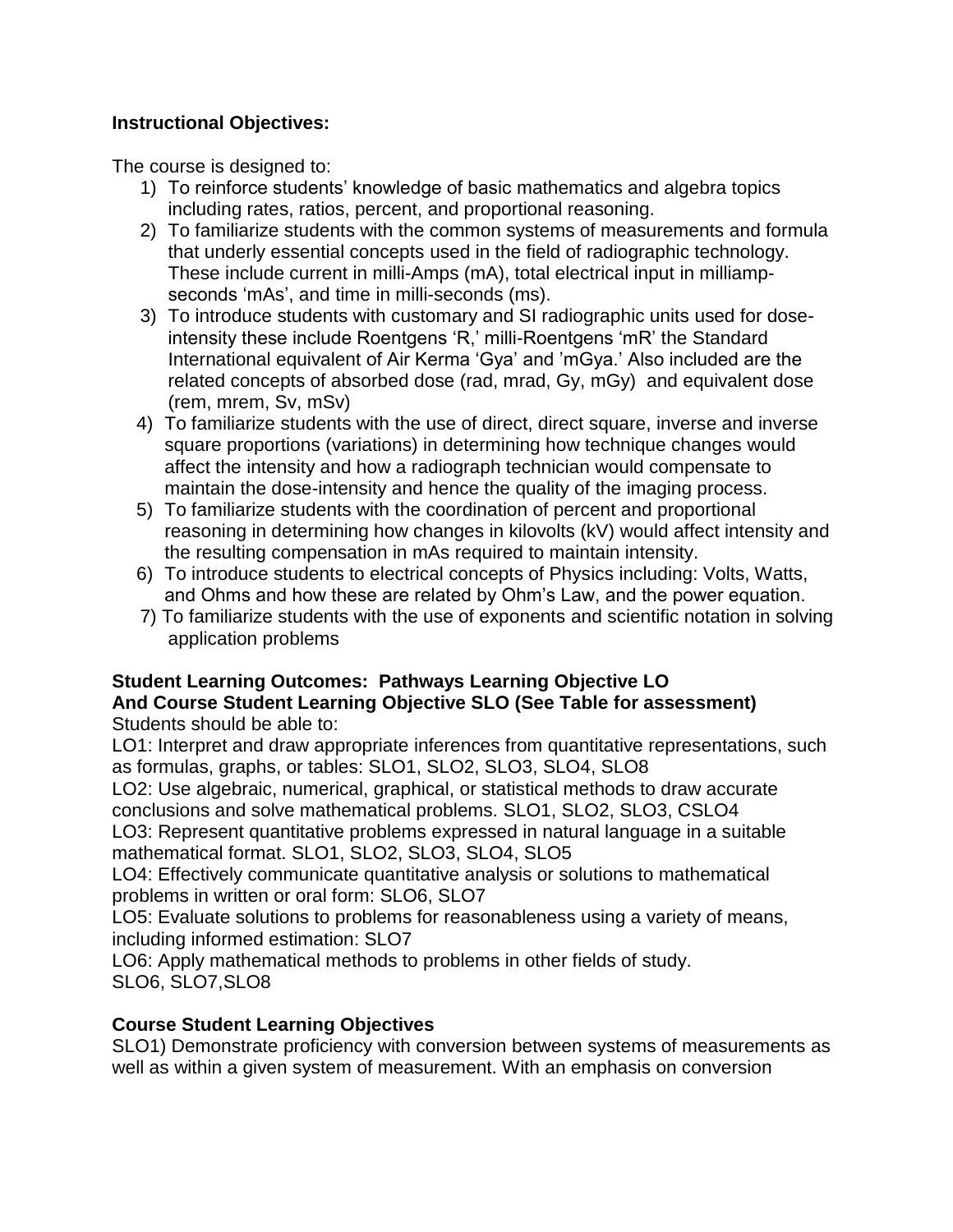between USA and international units for intensity: exposure, dose absorbed, and equivalent dose as used in radiographic technology.

SLO2) Demonstrate ability to apply the principle of conservation of energy to the direct relationship between electrical input (mAs) settings and the intensity-exposure of the output radiation for a radiographic machine. The ability to apply the compensation property to adjust the input mAs settings in order to maintain intensity during changes in radiographic techniques.

SLO3) Formulate and solve proportional thinking 1 & 2 step problems involving: direct, inverse, direct squared, and inverse squared variations. Apply such reasoning to applications involving multi-step changes in radiographic technique changes for both pre-digital and digital machines.

SLO4) Apply tabulated data alongside formulas to solve grid conversion and conversion problems between body and organ dose. Apply such conversions within 2 step problems involving conversion between English and International units.

SLO5). Coordinate percent and proportional reasoning within the 15% rule to determine how kV changes affect intensity, what compensation mAs is required to maintain intensity.

SLO6) Demonstrate good problem-solving habits including: the ability to recognize appropriate strategies involving direct, inverse, direct square, and inverse square proportional reasoning to determine the effect of technique changes on intensity and corresponding reverse proportional reasoning actions required to maintain intensity. Ability to coordinate tabulated data alongside proportional reasoning to determine intensity of dose and appropriate technique settings. Ability to coordinate percent and proportional reasoning. The ability to estimate solutions and interpret reasonability of one's answer, while applying proportional and percent reasonings is essential.

SLO7) Generate solutions through modeling real-on the job situations. In this process they will use calculators and/or technology to enhance their mathematical thinking and understanding, solve mathematical problems effectively and flexibly using common sense and algebraic methods, and judge the reasonableness of their results.

SLO8) Demonstrate ability to work effectively with logarithms and elementary concepts in Radiographic Physics, this requires use of proportional reasoning and calculator and/or logarithm tables.

| <b>Examinations:</b> | Test 1 20%             |
|----------------------|------------------------|
|                      | Midterm 20%            |
|                      | Test 3 20%             |
|                      | Departmental Final 40% |

**Grades: A, A**−**, B**+**, B, B**−**, C**+**, C, F**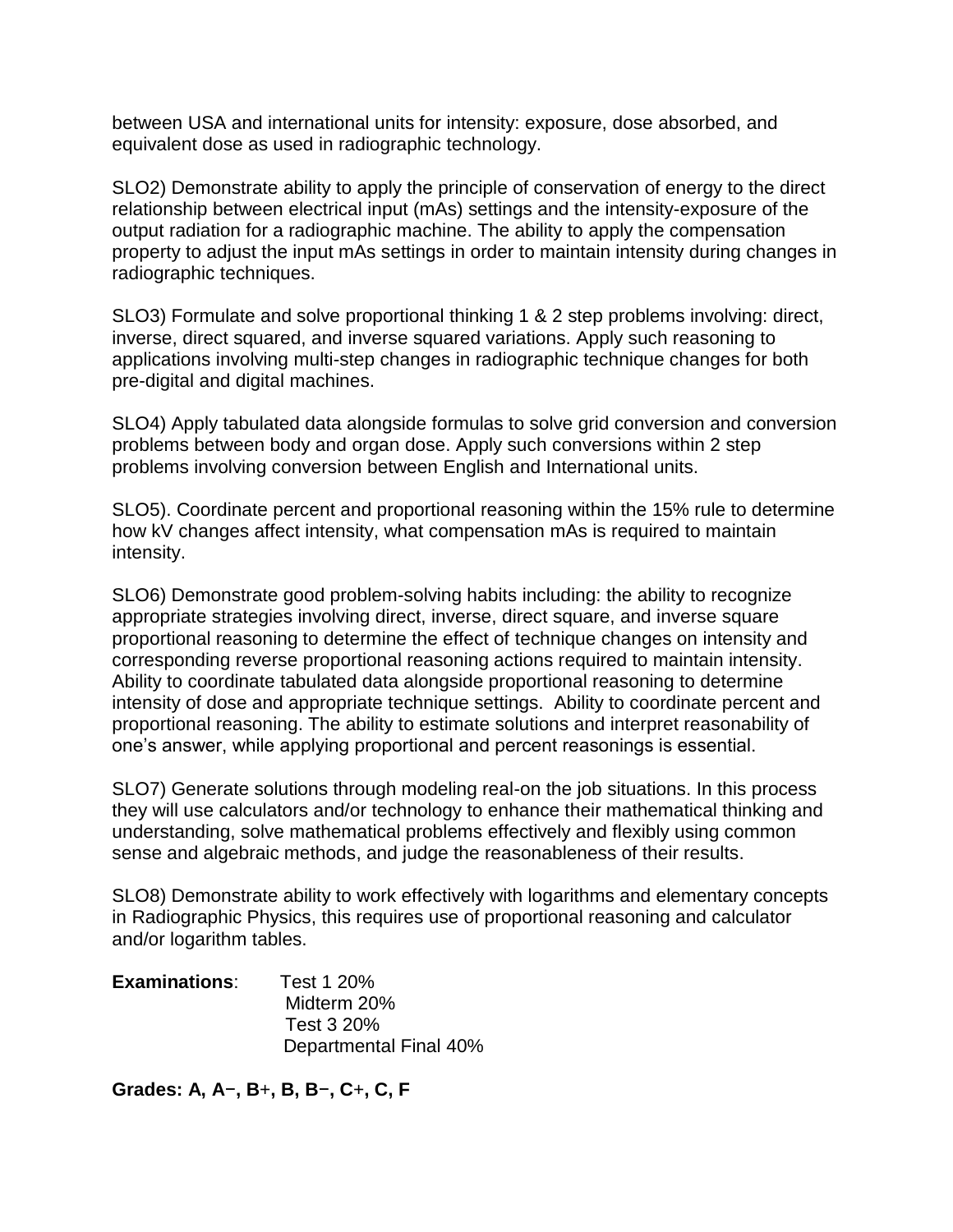| <u>amidi i amin'ayu buarimi</u><br><b>Pathways LO and</b>                                                                                                                        | $\frac{1}{2}$ or $\frac{1}{2}$ of $\frac{1}{2}$ of $\frac{1}{2}$ or $\frac{1}{2}$ or $\frac{1}{2}$<br>Assessment by Course Student Learning Outcome and                                                                                                                                                                                                                                                                                        |
|----------------------------------------------------------------------------------------------------------------------------------------------------------------------------------|------------------------------------------------------------------------------------------------------------------------------------------------------------------------------------------------------------------------------------------------------------------------------------------------------------------------------------------------------------------------------------------------------------------------------------------------|
| <b>Course SLO</b>                                                                                                                                                                | <b>Test-Topic of assessment</b>                                                                                                                                                                                                                                                                                                                                                                                                                |
| LO1: Interpret and draw<br>appropriate inferences<br>from quantitative<br>representations, such<br>as formulas, graphs, or<br>tables. SLO1, SLO2,<br>SLO3, CSLO4, CSLO8          | Test 1 / Test 2:<br>SLO1: time: sec-ms,<br>SLO2: mGya to Gya, maintain intensity while changing grid,<br>or distance<br>SLO3: Direct, inverse, direct square and inverse square<br>relationships, Inverse relationship between mA and time<br>(mAs constant)<br>SLO4: Body to organ dose, dose conversion within, and<br>between systems, Temperature conversion F to C<br>SLO8: Logarithms & Scientific Notation - Final Exam                 |
| LO2: Use algebraic,<br>numerical, graphical, or<br>statistical methods to<br>draw accurate<br>conclusions and solve<br>mathematical problems.<br>SLO1, SLO2, SLO3,<br>SLO4, SLO8 | Test 1 / Test 2<br>SLO1: time: sec-ms,<br>SLO2: mGya to Gya, maintain intensity while changing grid,<br>or distance<br>SLO3: Direct, inverse, direct square and inverse square<br>relationships, Inverse relationship between mA and time<br>(mAs constant)<br>SLO4: Body to organ dose, dose conversion within, and<br>between systems, Temperature conversion F to C                                                                         |
| LO3: Represent<br>quantitative problems<br>expressed in natural<br>language in a suitable<br>mathematical format.<br>SLO1, SLO2, SLO3,<br>SLO4, SLO5, SLO8                       | Test 1 / Test 2<br>SLO1: time: sec-ms,<br>SLO2: mGya to Gya, maintain intensity while changing grid,<br>or distance<br>SLO3: Direct, inverse, direct square and inverse square<br>relationships, Inverse relationship between mA and time<br>(mAs constant)<br>SLO4: Body to organ dose, dose conversion within, and<br>between systems, Temperature conversion F to C<br>SLO5: 15% Rule between kVp and mAs -intensity<br>Test 3 / Final Exam |
| LO4: Effectively<br>communicate<br>quantitative analysis or<br>solutions to<br>mathematical problems<br>in written or oral form.:<br>SLO6, SLO7                                  | SLO 6: Multistep technique change problem - Intensity and<br>compensation effect Test 2/Test 3/Final Exam<br>SLO 7: Efficient and flexible problem solving based upon<br>conceptual understanding of principles of radiographic<br>Physics-reasonableness of results. Test 2/Test 3/Final<br>Exam                                                                                                                                              |
| <b>LO5: Evaluate solutions</b><br>to problems for<br>reasonableness using a                                                                                                      | SLO 7: Efficient and flexible problem solving based upon<br>conceptual understanding of principles of radiographic                                                                                                                                                                                                                                                                                                                             |

## **Table: Pathways Learning Objective LO and Course SLO**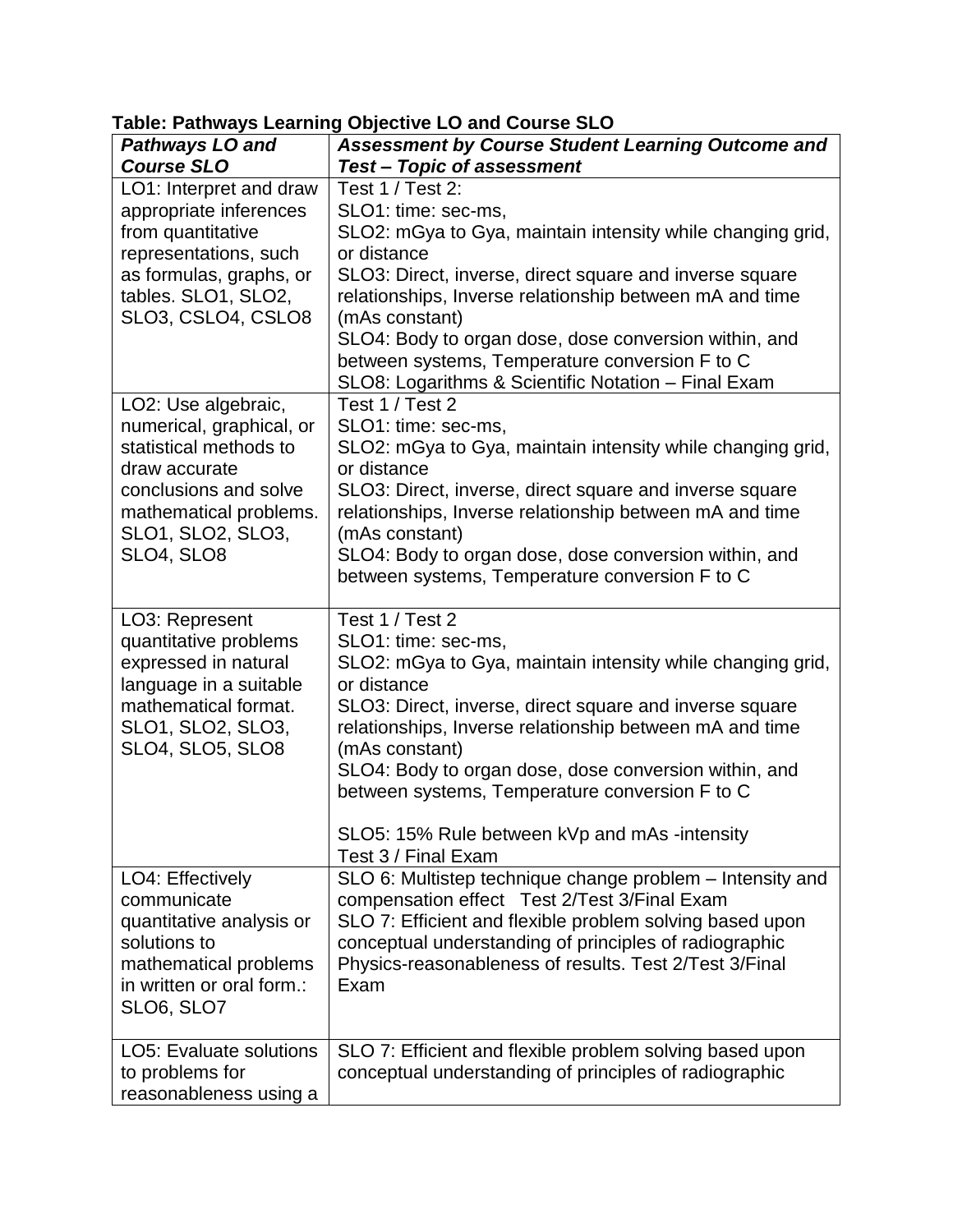| variety of means,<br>including informed<br>estimation: SLO7                                        | Physics-reasonableness of results. Test 2/Test 3/Final<br>Exam                                                                                                                                                                                                                                                                               |
|----------------------------------------------------------------------------------------------------|----------------------------------------------------------------------------------------------------------------------------------------------------------------------------------------------------------------------------------------------------------------------------------------------------------------------------------------------|
| LO6: Apply<br>mathematical methods<br>to problems in other<br>fields of study.<br>SLO6, SLO7, SLO8 | SLO 6: Multistep technique change problem – Intensity and<br>compensation effect Test 2/Test 3/Final Exam<br>SLO 7: Efficient and flexible problem solving based upon<br>conceptual understanding of principles of radiographic<br>Physics-reasonableness of results. Test 2/Test 3/Final<br>Exam<br>SLO 8: Radiographic Physis - Final Exam |

# **Course Outline:**

**Unit 1 Week One: Review of Basic Mathematics Skills with applications**: Ratio, Rates, Direct Proportions-Variations formula in Mathematics. Applications to Radiography The mAs formula. Direct variations between mAs and mA (t constant) or mAs and t (mA constant) General Principle: Conservation of electric input energy (mAs) and radiographic intensity - output energy (mR) & the resulting direct relationship.

**Unit 2 Week two: Dimensional Analysis & Grid Ratios**: Conversions within and between the English System & International System of measurements. Application to Radiology: Conversion between milliseconds (ms) and second within the mAs formula. Conversion between the Roentgen/milli-Roentgen (mR) and Air Kerma Gya/mGya. Conversion between Measurement System Temperature Conversion Fahrenheit and Celsius. The inverse relationship between mA and time (when mAs in constant)

**Unit 3 Week 3: Variations & Radiographic technique changes: Grid & Distance** 

Concepts and terminology involving distance and property of compensation to maintain optical density or intensity. Review Direct & Inverse Variations, introduce Direct Square and inverse square Variation Formula. Two step (3-variable) problems involving direct, inverse, and direct square variations. Application to Radiography: Extend direct relationship between Grid Ratio & mAs to include Grid & mA/time. Inverse relationship between Grid Ratio and intensity (mR,R,Gya,mGya). Direct square variation between distance and mAs, mA or time.

## **Week 4:** Review and Test 1

## **Unit 4 Week 5 & 6: Radiographic technique changes: multistep & RSS**

Radiographic concepts and terminology based upon the compensation property to maintain intensity–continued. Focus on Inverse and Inverse Square Variations, two step (3-variable) problems involving, direct, inverse, direct square and inverse square variations. Applications to Radiography: Inverse square relationship between distance and intensity, review of compensation (direct square mAs & Distance) to maintain intensity. Two step problems involving intensity; Grid and distance or the compensation to maintain intensity involving mAs; Grid and distance. The inverse relationship in pre